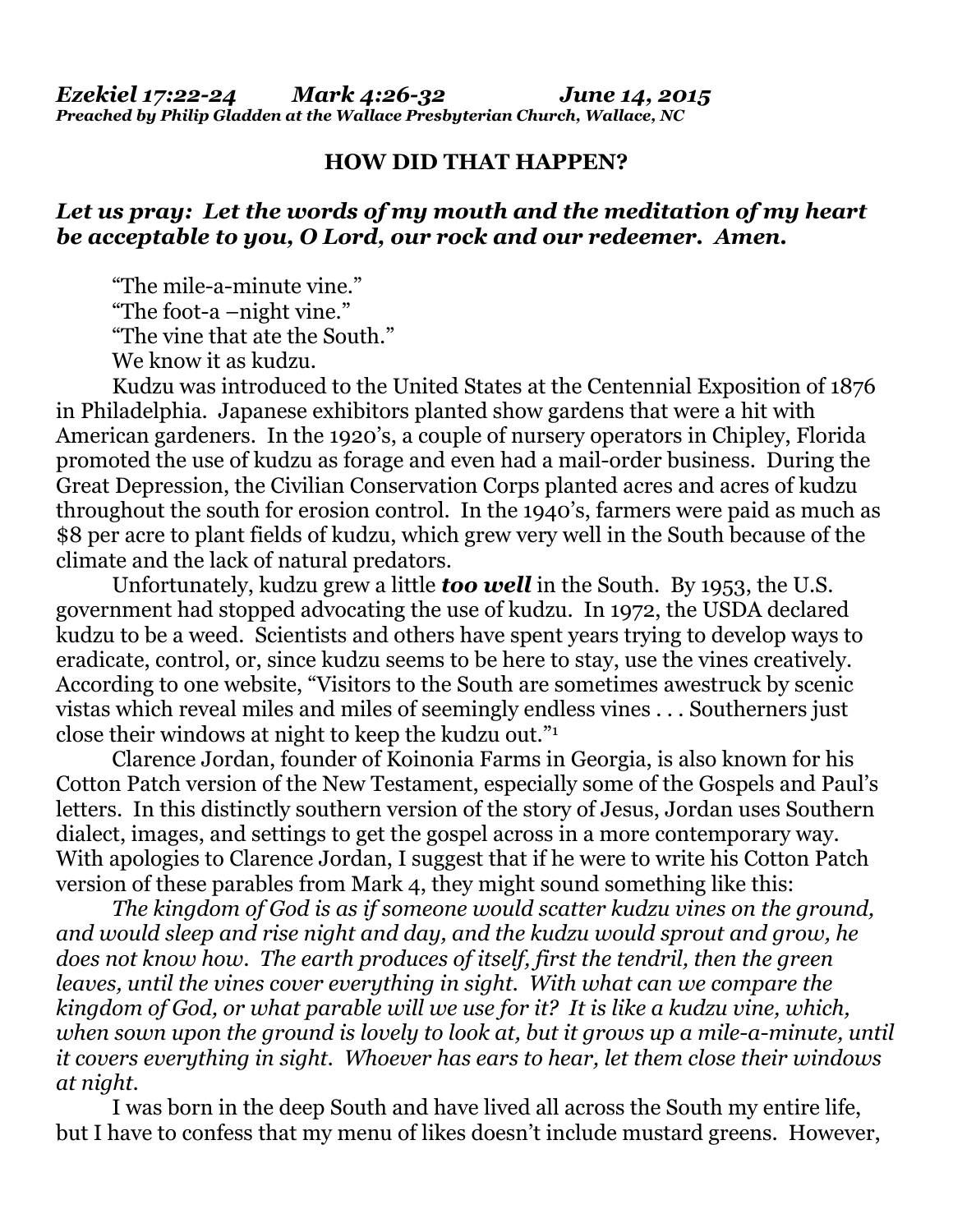people who know about these kinds of things (and actually like to eat mustard greens!) tell me the mustard plants they know about could never grow up to be as big as a tree. Obviously, the mustard shrub in the parable is something different. In fact, there is a variety of mustard plant in the Middle East that grows very large, even up to 8-to-10 feet. Technically, it's not a tree, but from the descriptions of the plant, it easy to see why someone might call it a tree.

 Descriptions of that kind of mustard shrub point out that it was considered to be a weed, definitely not something you would plant in a garden (as the gospel of Luke says) or in a field (as Matthew says). Apparently this kind of mustard shrub is wild, tenacious, fast-growing, and troublesome. I don't know if people in Jesus' day had to close their windows at night to keep the mustard shrub out, but a little mustard seed growing into an 8-to-10 foot "tree" tells us something about these parables about seeds and the kingdom of God.

 There are many explanations and interpretations of the parable of the mustard seed. Some people have said the parable means big things can come from small things. Some people have said the parable is a symbol of the church that provides shelter to all who come to the safety of its "branches." Some people have said the parable describes the inevitable growth of the church on earth.

 That big things can come from small beginnings is a common understanding of this parable. Certainly there is an element of that meaning in this little story. However, when you pair the mustard seed parable with the parable about somebody scattering seed on the ground, you get more of a sense of *surprise and mystery*. For example, Jesus says, ". . . the seed would sprout and grow, he does not know how. The earth produces of itself (almost literally, "automatically"!). You put this little seed in the ground and, almost as if by magic, this stalk of grain or this 8-to-10 foot shrub/tree comes up, looking nothing at all like what you put in the ground.

 On top of that, until that grain pushes up through the ground or the mustard shrub takes off, it's almost as if nothing is really happening. Of course, something *is* happening, even when we can't see it. As we sleep and rise night and day and go about our usual business, something is happening. Then, "all of a sudden," we see the results and they can be almost mysterious and certainly wonderful.

 When Nancy and I served at the First Presbyterian Church in Rocky Mount, NC in the early 1980's, Vernon Sechrist was a member of the congregation. He was the managing editor of the Rocky Mount *Telegram* and something of a local legend. He wrote a weekly column for the paper called "Relax." I used to enjoy visiting with him and hearing him tell his very entertaining stories. He and another man in town had a long-running rivalry as UNC and Duke fans. Their rivalry involved playing practical jokes on each other related to their school loyalties. Vernon told me about the time he went to his friend's house late one night and sowed grass seed of a distinctly different kind and color than the grass already in his friend's yard. When the seed germinated and began to grow, his friend saw a big UNC spelled out right there in his front yard -- "the seed sprouts and grows, he does not know how"!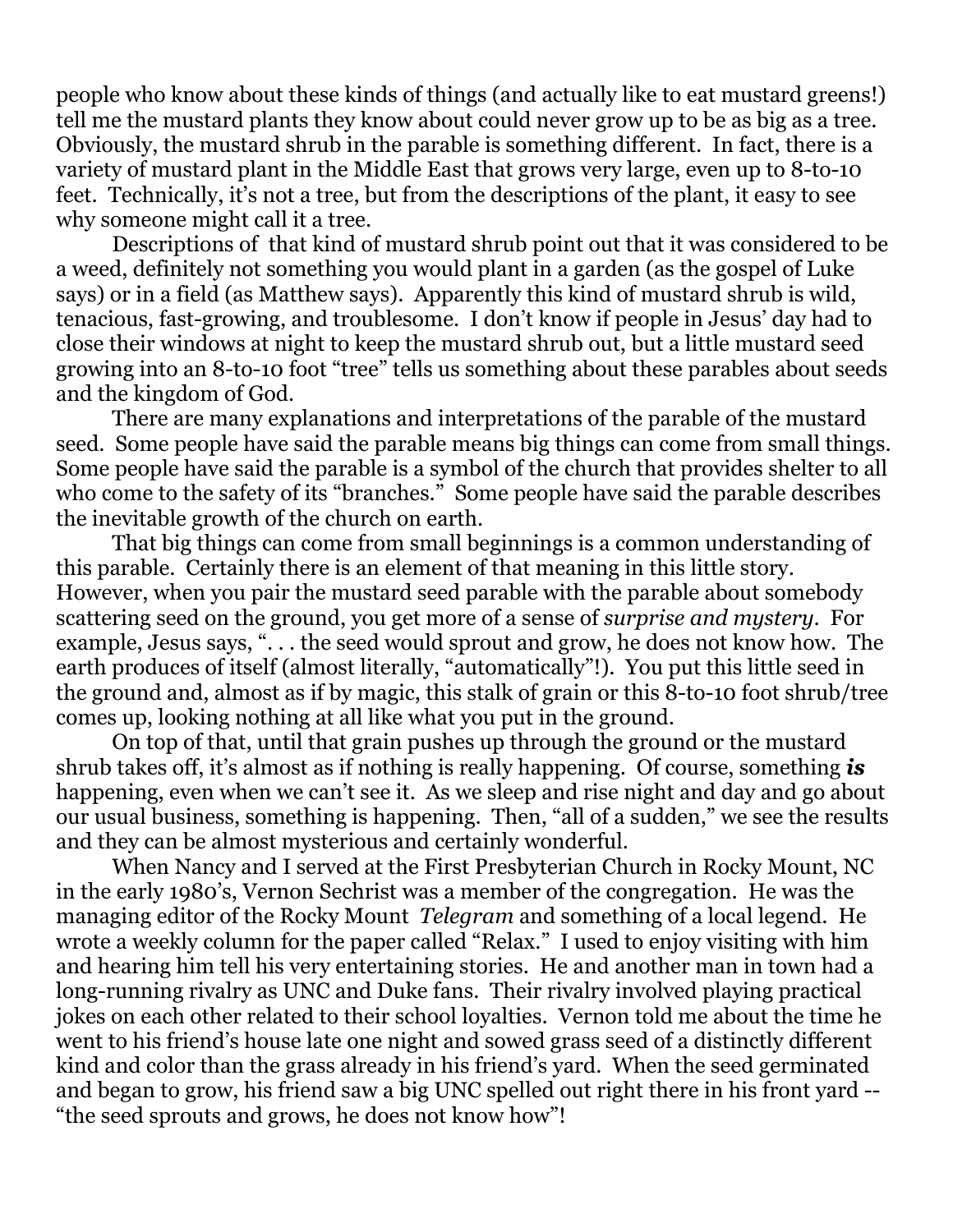Here's another illustration that makes the point of the seed sowing and the mustard tree growing. Our niece, Georgia, is a composer and performer who works on Broadway. She has spent many years honing her craft, establishing herself in the business, working in all sorts of musical jobs. She has done what almost every aspiring performer and composer has done and has to do to make it in show business – she has "paid her dues" through the years. Georgia once talked to me about Tony award winners who are referred to as "overnight sensations." "Remember," Georgia said, "these 'overnight sensations' have probably been working for twenty years to get where they are. It's just that now everybody is hearing about them."

 That seems to be the point of Jesus' parable about the seeds and the kingdom of God. Even when we think God really isn't doing much of anything, God is at work behind the scenes. If nothing else, these parables should humbly remind us that the growth of God's kingdom in this world is beyond our control and understanding. We are invited and called to recognize God's kingdom and play a part in it, but, much like the seeds that germinate in the ground day and night or the tiny mustard seed that sprouts into a shrub large enough for the birds of the air, there is something mysterious about God's ways and God's progress and God's purpose.

 A few minutes ago, John read from Ezekiel 17 about God taking a sprig from the lofty cedar and setting it out on a high and lofty mountain. Ezekiel's description of God's tree-planting sounds a lot like Jesus' parable: "On the mountain height of Israel I will plant it, in order that it may produce boughs and bear fruit, and become a noble cedar. Under it every kind of bird will live; in the shade of its branches will nest winged creatures of every kind."

 The mighty and noble cedar tree, famous for its beauty, durability, strength, and height would be a wonderful symbol of the kingdom of God. Can't you hear Jesus saying, "The kingdom of God is like a sprig that grew into a mighty cedar of Lebanon, high upon the mountain of Israel"? Instead, Jesus said, "The kingdom of God is like a mustard shrub . . ." Tall, to be sure, but hardly like a majestic cedar tree. On the other hand, the mustard shrub is tenacious and hardy and amazing in its growth.

To be even more blunt, the mustard shrub is invasive and hard to get rid of. Isn't that an interesting image to use for God's ways in your life and mine, in this church and in the world? The little seeds sown on the ground and the little mustard seed planted in the field tell us to be confident that God is at work, to be patient and to wait for great things that suddenly seem to appear, almost "automatically." The little seeds also tell us to open our eyes and look for signs of growth and God's kingdom at work in unexpected places, and to be prepared to take part in that kingdom.

In her sermon called "The Seeds of Heaven," Barbara Brown Taylor says, "There is always that possibility, you know – that God decided to hide the kingdom of heaven not in any of the extraordinary places that treasure hunters would be sure to check but in the last place that any of us would think to look, namely, in the ordinary circumstances of our everyday lives: like a silver spoon in the drawer with the stainless, like a diamond necklace on the bureau with the rhinestones; the extraordinary hidden in the ordinary, the kingdom of heaven all mixed in with the